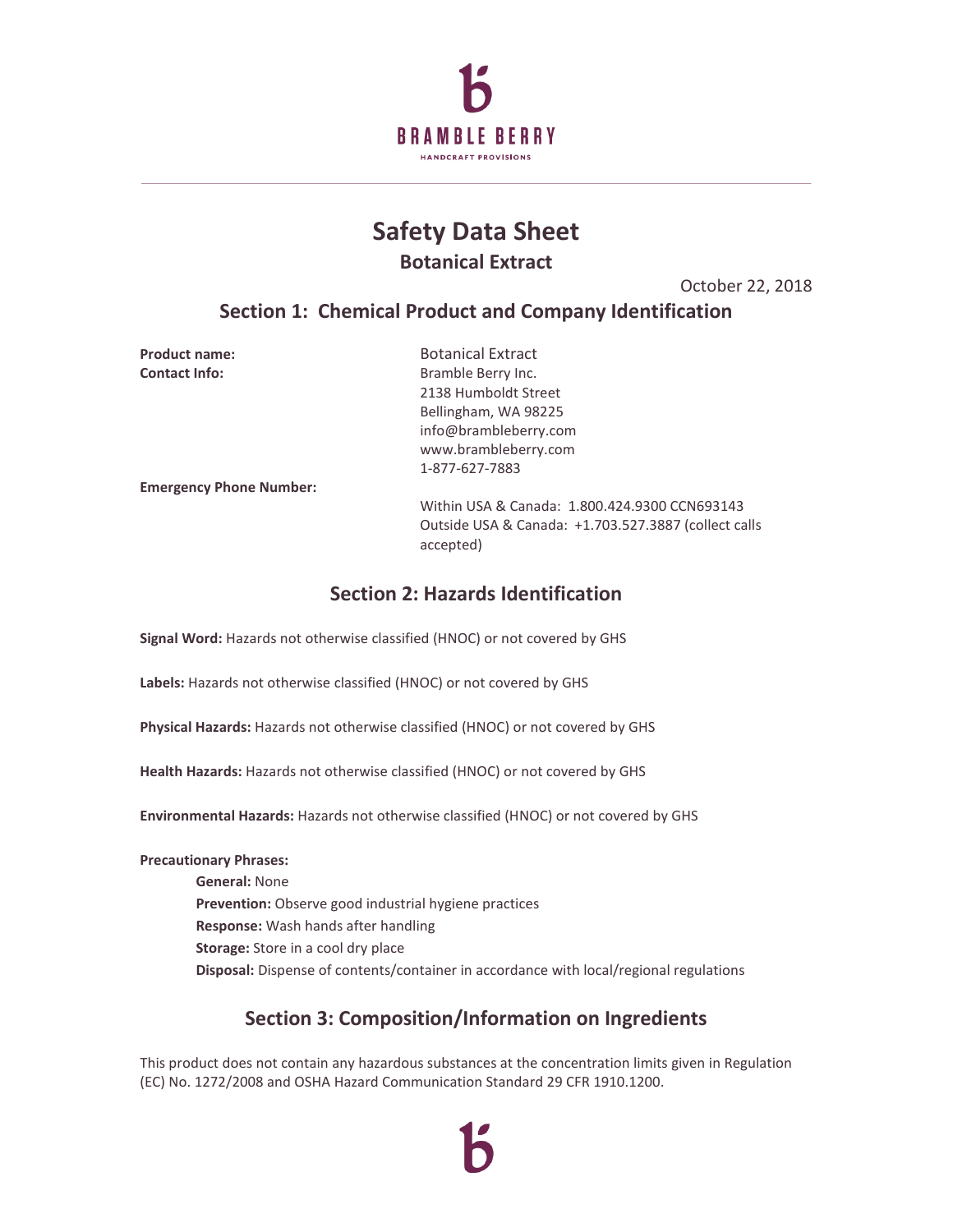# **Section 4: First Aid Measures**

#### **Description of first aid measures**

**Eye contact:** Flush eyes with water immediately. Contact physician as needed.

**Skin contact:** Remove contaminated clothes, wash with soap and water, contact physician as needed.

**Inhalation:** Remove to fresh air immediately, contact physician.

**Ingestion:** Do not induce vomiting. Ingest at least one pint of milk or water, contact physician as needed.

See section 11 for more detailed information on health effects.

### **Most important symptoms and effects, both acute and delayed**

**Symptoms:** None expected under normal conditions of use.

**Inhalation:** Not expected to present a significant inhalation hazard under anticipated conditions of normal use.

**Skin Contact:** None under normal conditions.

**Eye Contact:** Direct contact with the eyes is likely irritating.

**Ingestion:** If large quantity has been ingested: may cause nausea, vomiting and diarrhea.

### **Indication of any immediate medical attention and special treatment needed**

If medical advice is needed, have product container or label at hand.

### **Section 5: Fire-Fighting Measures**

### **Suitable extinguishing media**

Dry chemical, CO2, foam extinguishers

### **Special firefighting procedures**

Self-contained breathing apparatus should be worn when fighting chemical fires. Hazards during firefighting:

> Harmful vapors Evolution of fumes/fog

### **Advice for firefighters**

In case of fire and/or explosion do not inhale fumes. Use standard firefighting procedures. Runoff of water can cause environmental damage therefore keep water out of sewers and all water sources. Firefighters must be equipped with self-contained breathing apparatus.

### **Section 6: Accidental Release Measures**

### **Personal precautions, protective equipment and emergency procedures**

High risk of slipping due to leakage/spillage of substance. Use protective clothing

#### **Environmental precautions**

Runoff of water can cause environmental damage therefore keep water out of sewers and all water sources. Dike for water control.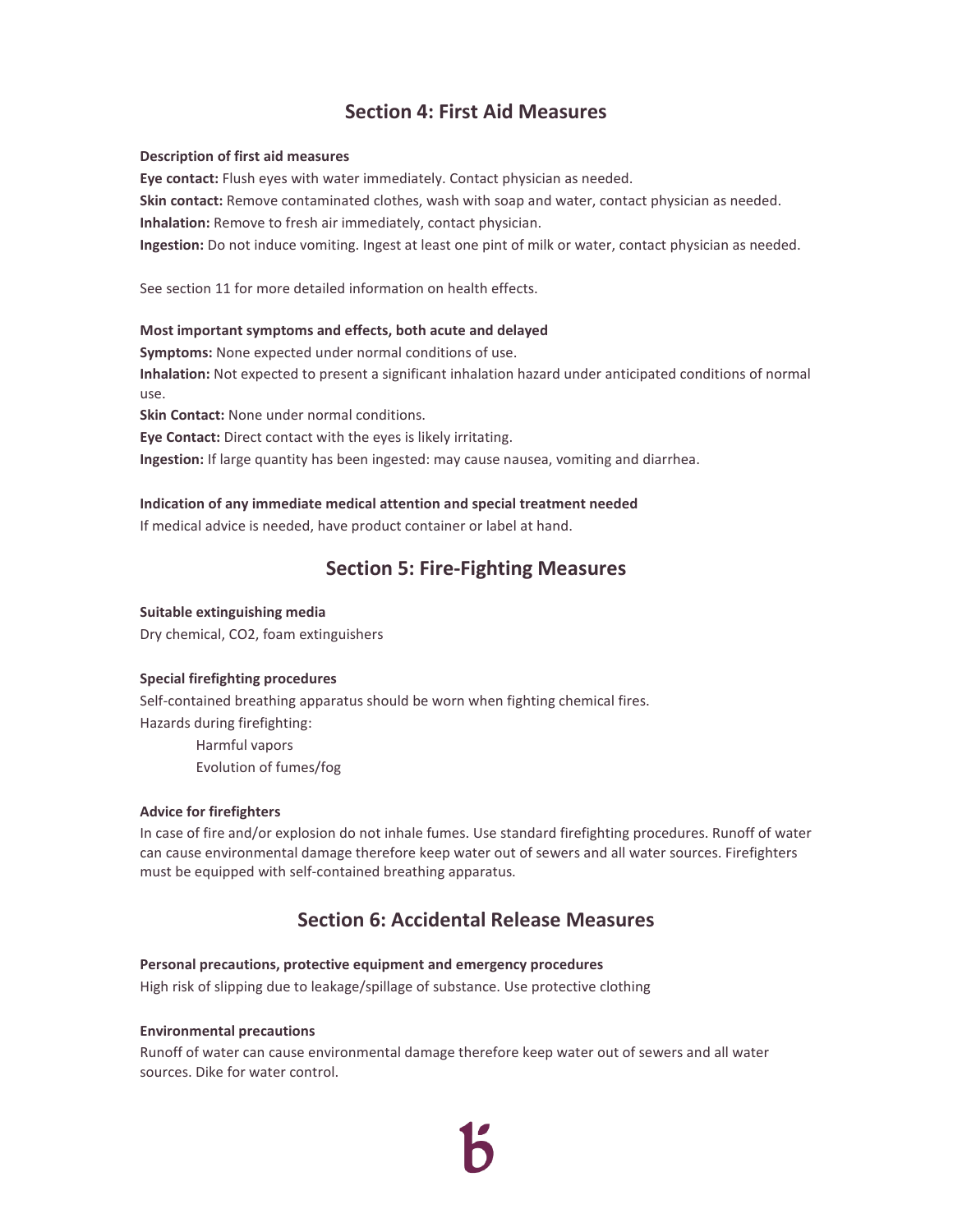#### **Methods and material for containment and cleaning up**

**Methods for containment:** Absorb with inert material. Use tools and equipment that are non-sparking. Collect all that was cleaned up in a suitable container that is in accordance with local regulations.

# **Section 7: Handling and Storage**

#### **Precautions for safe handling**

**Hygiene Measures:** Handle in accordance with good industrial hygiene and safety practice. Wash hands and other exposed areas with mild soap and water before eating, drinking, or smoking and again when leaving work. Do not eat, drink or smoke when using this product.

#### **Conditions for safe storage, including any incompatibilities**

**Storage Conditions:** Store in a dry, cool and well-ventilated place. Keep container closed when not in use. **Incompatible materials:** Strong acids, strong bases, strong oxidizers.

### **Section 8: Exposure Controls/Personal Protection**

#### **Control parameters**

None established.

#### **Appropriate engineering controls**

Use with adequate local exhaust ventilation to maintain exposure levels below the occupational exposure limits where such limits exist. Use explosion-proof equipment where required.

#### **Individual protection measures, such as personal protective equipment**

**Skin and eye protection:** Wear impervious clothing as needed to avoid contact with skin. To protect hands always wear chemical resistant gloves. To protect eyes use safety glasses with side shields. **Respiratory protection:** None needed with adequate ventilation. If the occupational exposure limit is exceeded, use an approved respirator. Selection of respiratory protection depends on the contaminant type, form and concentration. Select in accordance with OSHA 1910.134 or other applicable regulations and good Industrial Hygiene practice.

**General Hygiene Considerations:** Handle in accordance with good industrial hygiene and safety practice. Keep away from food and drink. Take contaminated clothing off immediately.

### **Section 9: Physical and Chemical Properties**

**Physical state:** Solid **Odor:** Characteristic **Flash Point:** No information available **pH:** No information available **Boiling point:** No information available **Upper flammability limit:** Not determined **Lower flammability limit:** Not determined **Vapor pressure:** No information available **Specific gravity:** 0.936-0.956 (at 25°C)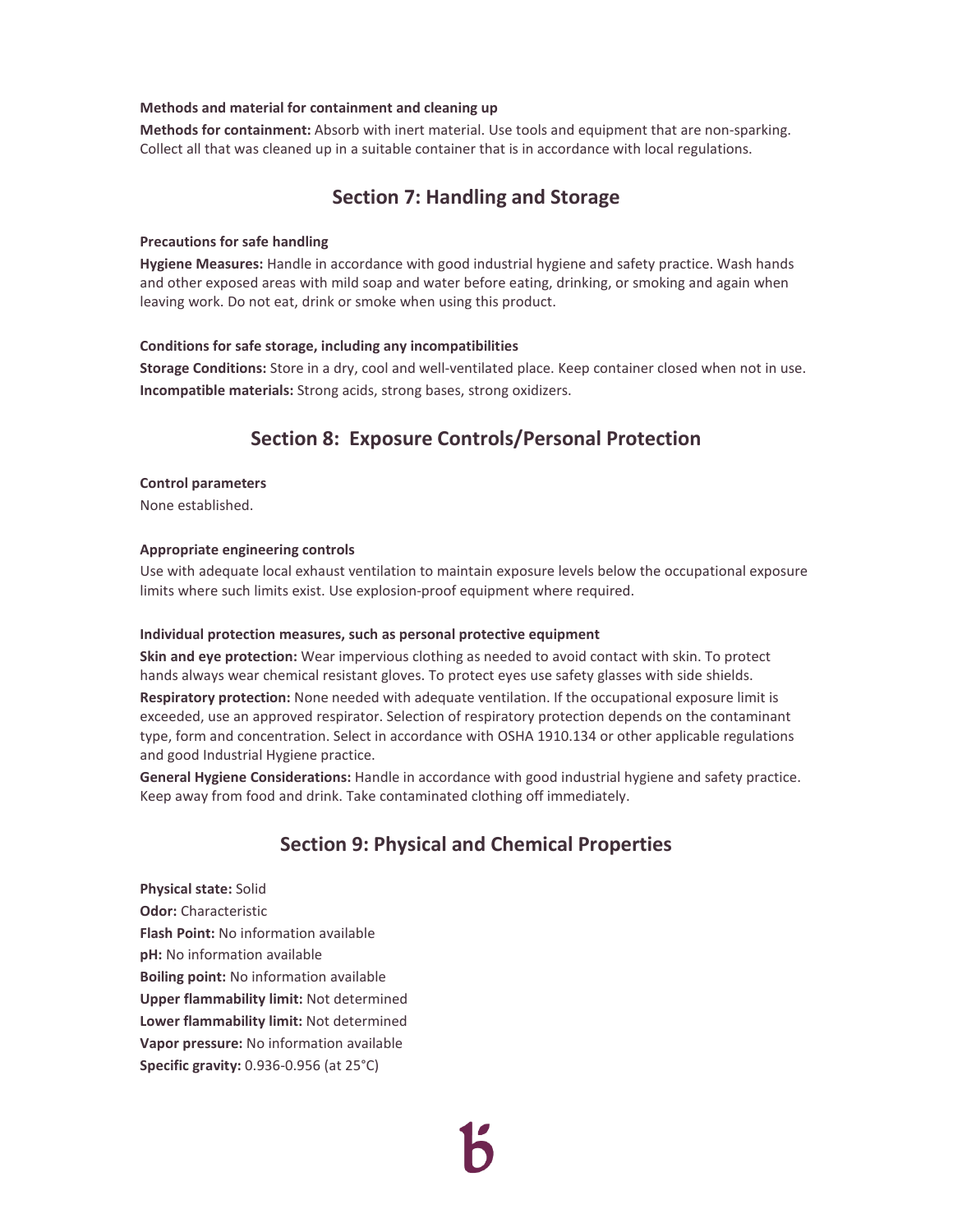### **Section 10: Stability and Reactivity**

**Reactivity:** No data available **Chemical stability:** No data available **Possibility of Hazardous Reactions:** No data available **Conditions to avoid:** No data available **Incompatible materials:** No data available **Hazardous Decomposition Products:** No data available

### **Section 11: Toxicological Information**

**Inhalation:** No known significant effects or critical hazards **Skin Contact:** Contact with skin may cause skin irritation. **Eyes:** Contact with eye may cause eye irritation. **Ingestion:** May be harmful if swallowed. **Chronic Exposure:** Health injuries are not known or expected under normal use. **Acute Dermal Toxicity:** May be harmful if in contact with skin. **Skin Corrosion/Irritation:** May cause skin irritation. **Serious Eye Damage/Eye Irritation:** Direct contact with eyes may cause temporary irritation. **Respiratory or Skin Sensitization:** N/A **Carcinogenicity:** N/A **Reproductive Effects:** N/A **Germ Cell Mutagenicity:** N/A **Teratogenicity:** N/A **Acute Dermal LD50:** N/A **Acute Oral LD50:** N/A

### **Section 12: Ecological Information**

#### **Ecotoxicity**

No information available.

**Persistence and degradability**  No information available.

**Bioaccumulation**  No information available.

**Mobility in soil** No information available.

**Other adverse effects**  No information available